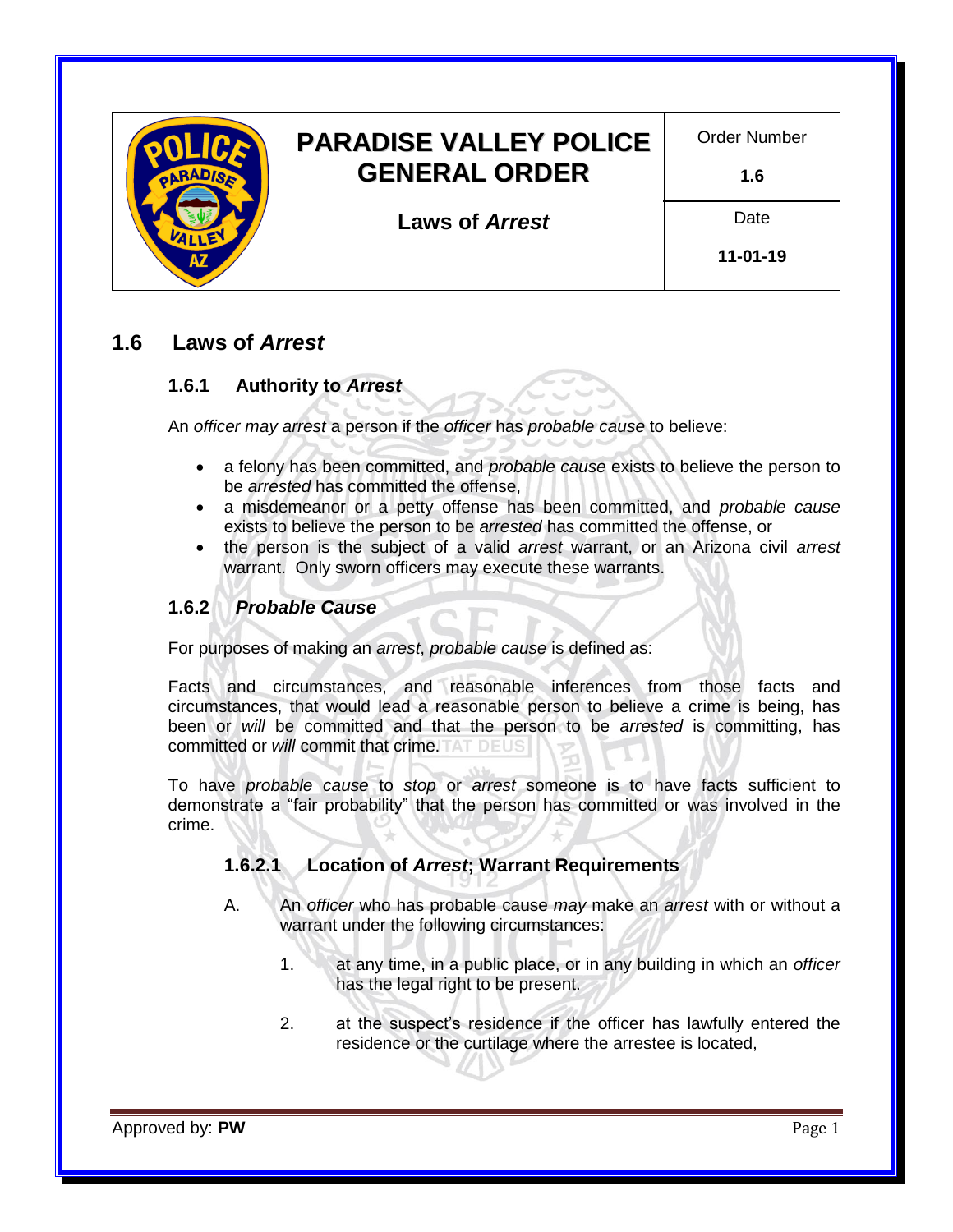

- 3. at a third party's residence if the officer has lawfully entered the residence or the curtilage where the arrestee is located.
- B. An *officer must* confirm an *arrest* warrant and have *[probable cause](https://www.maricopa.gov/919/Probable-Cause-Versus-Reasonable-Suspici)* to believe the person is at the residence in order to make a forcible entry into a person's residence to *arrest* him/her.
- C. An *officer must* confirm an *arrest* warrant and have a *search warrant* in order to make forcible entry into the home of a person other than the arrestee to make the *arrest*.

D. Forced entry into a residence to make an *arrest* with a warrant should generally be limited to felony offenses. *Officers shall* not, except when approved by a *supervisor*, force entry into a person's home to serve a misdemeanor warrant.

E. It is an arrest to surround a residence and order a person inside to exit the residence. For the arrest to be lawful, officers must have probable cause and either an arrest warrant or an exception to the warrant requirement (such as exigent circumstances).

### **1.6.3 Use of Force while Making an** *Arrest*

All suspects and prisoners *shall* be treated professionally, humanely and with regard for their legal rights. When making an *arrest*, *officers shall* use only that force which is objectively reasonable.

**DITAT DEUS** 

1912

#### **1.6.4 De Facto** *Arrests*

- A. *Officers* are cautioned that detaining persons for unreasonable periods of time, using force or restraints beyond that which the totality of circumstances justify as reasonable, or transporting persons against their *will* to a police facility or other site in the absence of *[probable cause,](https://www.maricopa.gov/919/Probable-Cause-Versus-Reasonable-Suspici)* is a de facto *arrest* requiring probable cause.
- B. A person *may* be subject to an investigatory detention based on *[reasonable](https://www.maricopa.gov/919/Probable-Cause-Versus-Reasonable-Suspici)  [suspicion](https://www.maricopa.gov/919/Probable-Cause-Versus-Reasonable-Suspici)* of criminal activity. The length of time of an investigatory detention *may* not exceed that necessary to determine whether or not a crime has been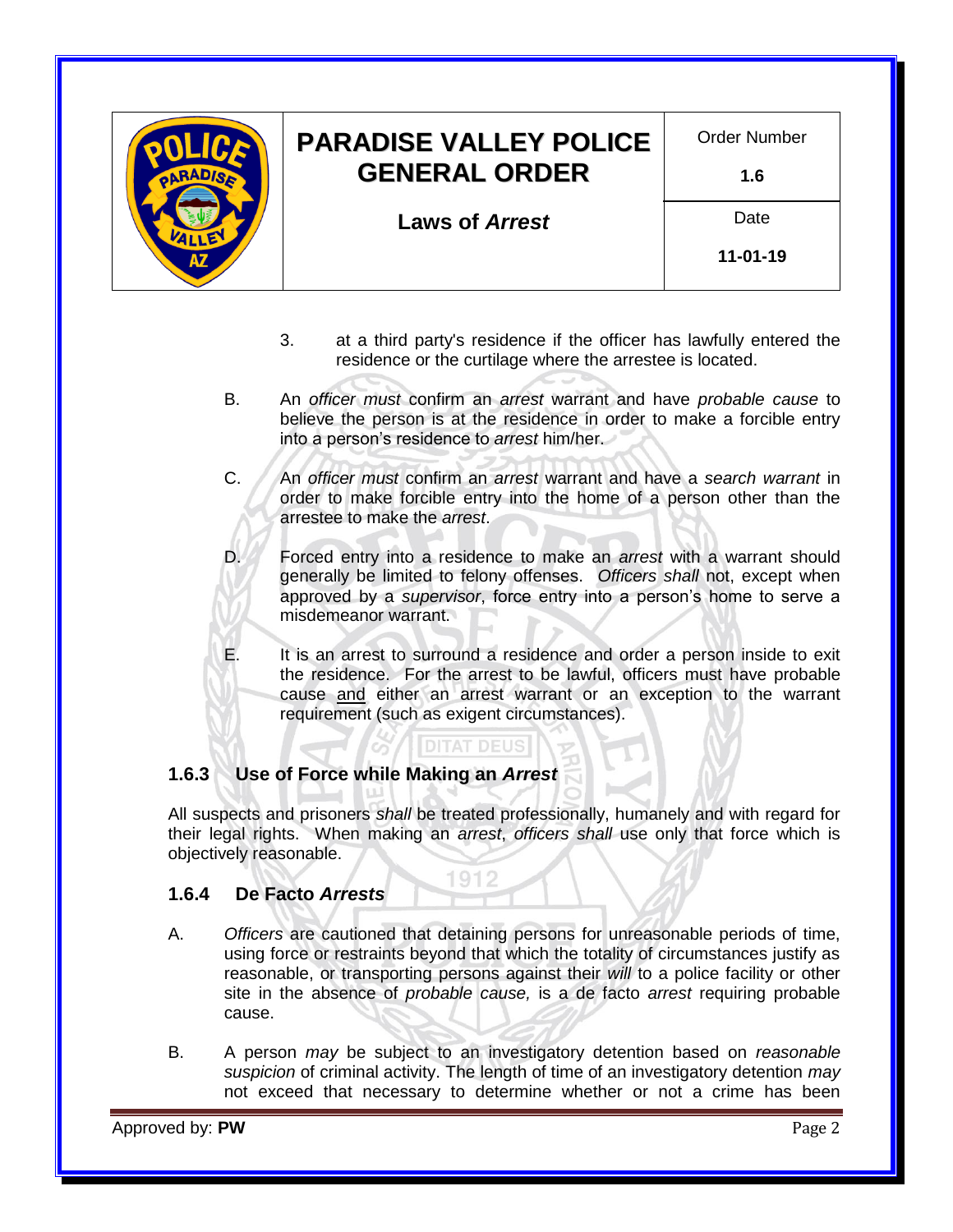

committed and whether the person *will* be *arrested* or released. An investigatory detention that exceeds that length of time *may* be determined to have been an *arrest*, requiring *[probable cause](https://www.maricopa.gov/919/Probable-Cause-Versus-Reasonable-Suspici)*.

C. A person who is transported against his or her *will* to a police facility has been *arrested*. If there is no *[probable cause](https://www.maricopa.gov/919/Probable-Cause-Versus-Reasonable-Suspici)* to support the *arrest*, the *arrest* is unlawful under the *4 TH [Amendment](https://www.gpo.gov/fdsys/pkg/GPO-CONAN-1992/pdf/GPO-CONAN-1992-10-5.pdf)*. Unless an *officer* has *[probable cause](https://www.maricopa.gov/919/Probable-Cause-Versus-Reasonable-Suspici)*, the *officers shall* not transport a person, without the person's consent, to a police facility. When possible, victims and witnesses shall be transported to the suspect's location to do a show up; only with appropriate justification shall suspects be transported.

# **1.6.5** *Arrest* **Procedures**

If feasible, prior to taking any police action, including an *arrest*, an *officer shall* identify him/herself as a police *officer*. An *officer* who makes an *arrest shall*:

- inform the person being *arrested* of the cause of the *arrest*.
- if the *arrest* is pursuant to an *arrest* warrant, inform the arrestee of the existence of the warrant.

*Officers* are not required to provide the foregoing information to an arrestee if:

- providing this information would imperil the *arrest*, or
- the arrestee is presently engaged in commission of the offense, or
- the *officer* is in pursuit of the arrestee immediately after commission of the offense or after an escape, or
- the arrestee flees or forcibly resists the *officer* before the *officer* has a chance to provide the information.

### **1.6.6 Disposition Following** *Arrest*

#### **1.6.6.1 Full Custodial** *Arrest* **(Booking)**

A. *Officers shall* make a custodial *arrest* of any person *arrested* for a felony offense, when required by law (for example, certain *domestic violence* offenses) or pursuant to an *arrest* warrant. Exceptions to this policy require the approval of a *supervisor*.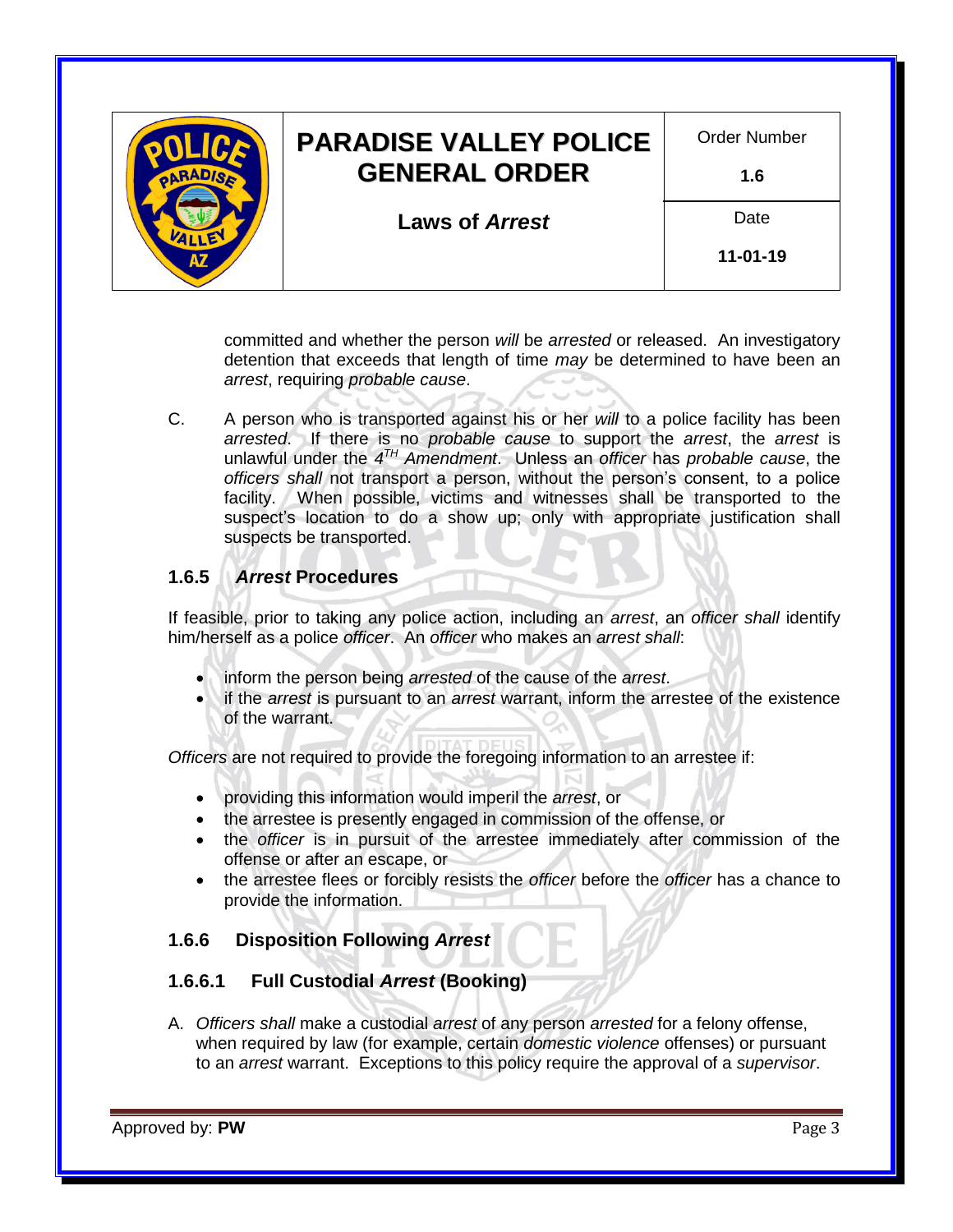

*Officers should* make a custodial *arrest* of a misdemeanant in the following situations:

- 1. the suspect cannot be satisfactorily identified,
- 2. the suspect refuses to sign a promise to appear or by overt action or statement gives the *officer* reason to believe that the person *will* not appear in court,
- 3. the suspect committed the misdemeanor in the *officer*'s presence and a release would be inappropriate
- 4. there is information indicating that similar charges are pending against the subject
- 5. a *supervisor* directs the custodial *arrest* of the suspect
- B. *Officers* making a full custodial *arrest* of an individual *shall search* that individual incident to *arrest*.
- C. A person who is physically arrested may be booked into jail in the County in which the offense occurred or where the person is arrested. The person may also be taken before the nearest and most accessible magistrate in the County in which the offense occurred or where the person is arrested. In either situation, an initial appearance before a magistrate must occur within twenty-four hours of the arrest, or the person must be released.

### **1.6.6.2 Booking for both Felony and Misdemeanor Charges**

When a subject is *arrested* for both felony and misdemeanor offenses, the *officers shall* book the arrestee into jail on the felony offense(s) only and fully document the misdemeanor offense(s) in a *Department report*.

### **1.6.6.3 Cite and Release**

A. *[Arizona law](http://www.azleg.gov/arstitle/)* authorizes an *officer* to complete a citation and release a person charged with a misdemeanor or petty offense, instead of taking the person into custody, if the person signs a written promise to appear in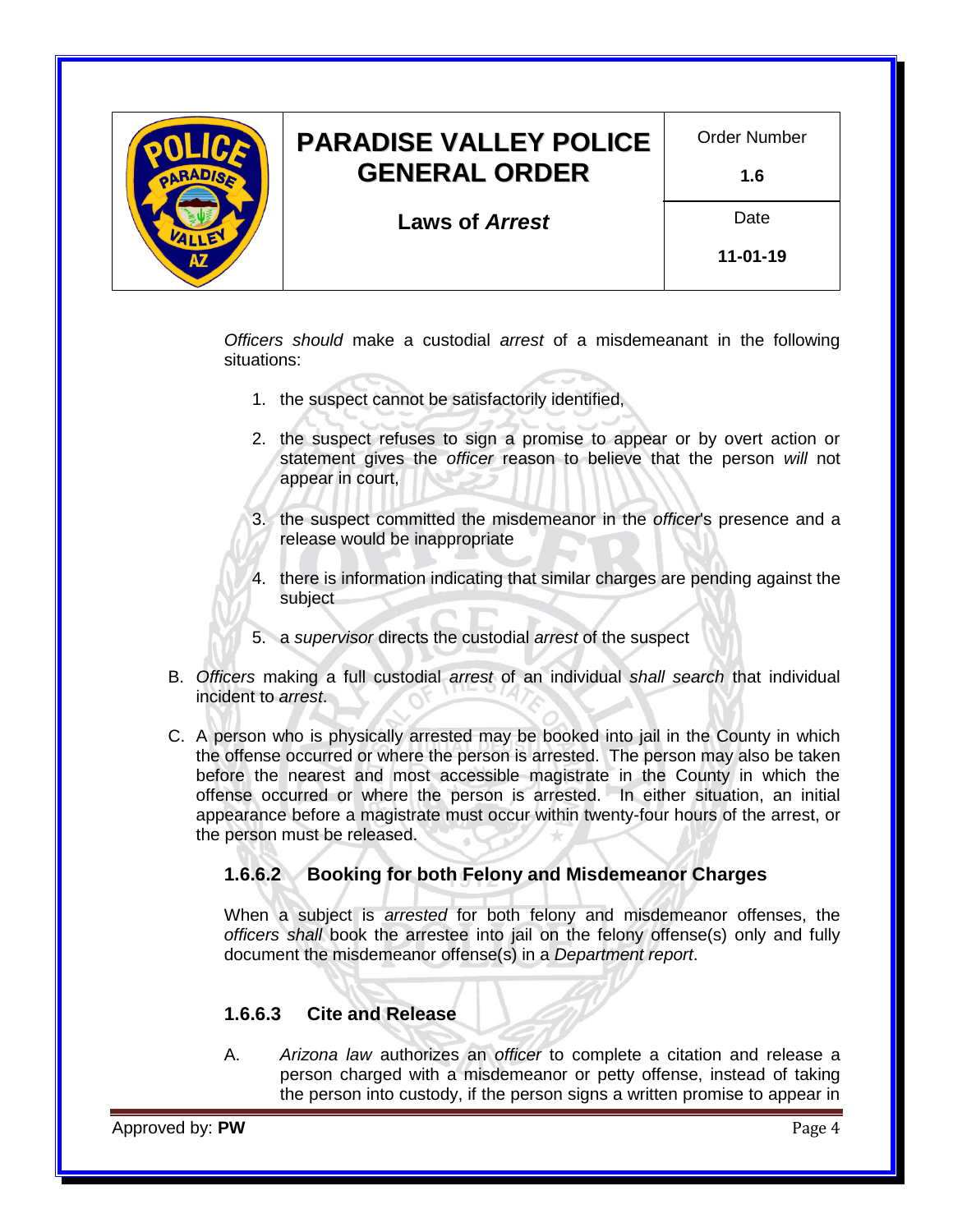

court on the cited charge(s). Release on a promise to appear is not permitted when:

- a custodial *arrest* is mandated by statute or *Department* procedures (for example, in certain cases of *domestic violence*).
- the offender is under the age of 18 and comes under the jurisdiction of the Juvenile Court for an offense for which citation and release is not authorized by the Juvenile Court.
- in the opinion of the *officer* the release could jeopardize the safety and welfare of the suspect or any other person.
- the suspect has been cited and refuses to leave or continues to commit a violation of the law.
- an identification (obtaining fingerprints or photograph) or custodial *arrest* would be more appropriate.
- B. If the *officer* is unsure of the identity of the arrestee, the *officer shall* conduct procedures to accurately identify an arrestee prior to citing and releasing the arrestee. *Officers may* also conduct identification procedures if the information would assist in a criminal investigation. These procedures include fingerprinting and photographing the arrestee prior to release. **DITAT DEUS**
- C. Either a fingerprint (right index fingerprint on the citation) or a twofingerprint biometric-based identifier is required prior to release by citation on Title 13 sex offenses and *domestic violence* offenses and Title 28 DUI offenses. In addition, these arrestees *shall* be provided with a notice of mandatory fingerprinting form, which *shall* advise the arrestee to appear for fingerprinting prior to arraignment.

# **1.6.7** *Arrests* **Involving Foreign Nationals**

- A. The United States is obligated under international treaties and Arizona law enforcement is also obligated under *[A.R.S. § 13-3906](https://www.azleg.gov/viewdocument/?docName=https://www.azleg.gov/ars/13/03906.htm)* to notify foreign consulates in certain situations when foreign nationals of their country are *arrested*, or otherwise detained for an extended period.
- B. Whenever a foreign national is *arrested* or detained, the *arresting officer shall* determine whether notification is by treaty mandatory or voluntary. A list of countries and their status as voluntary or mandatory, *translations* of the advice to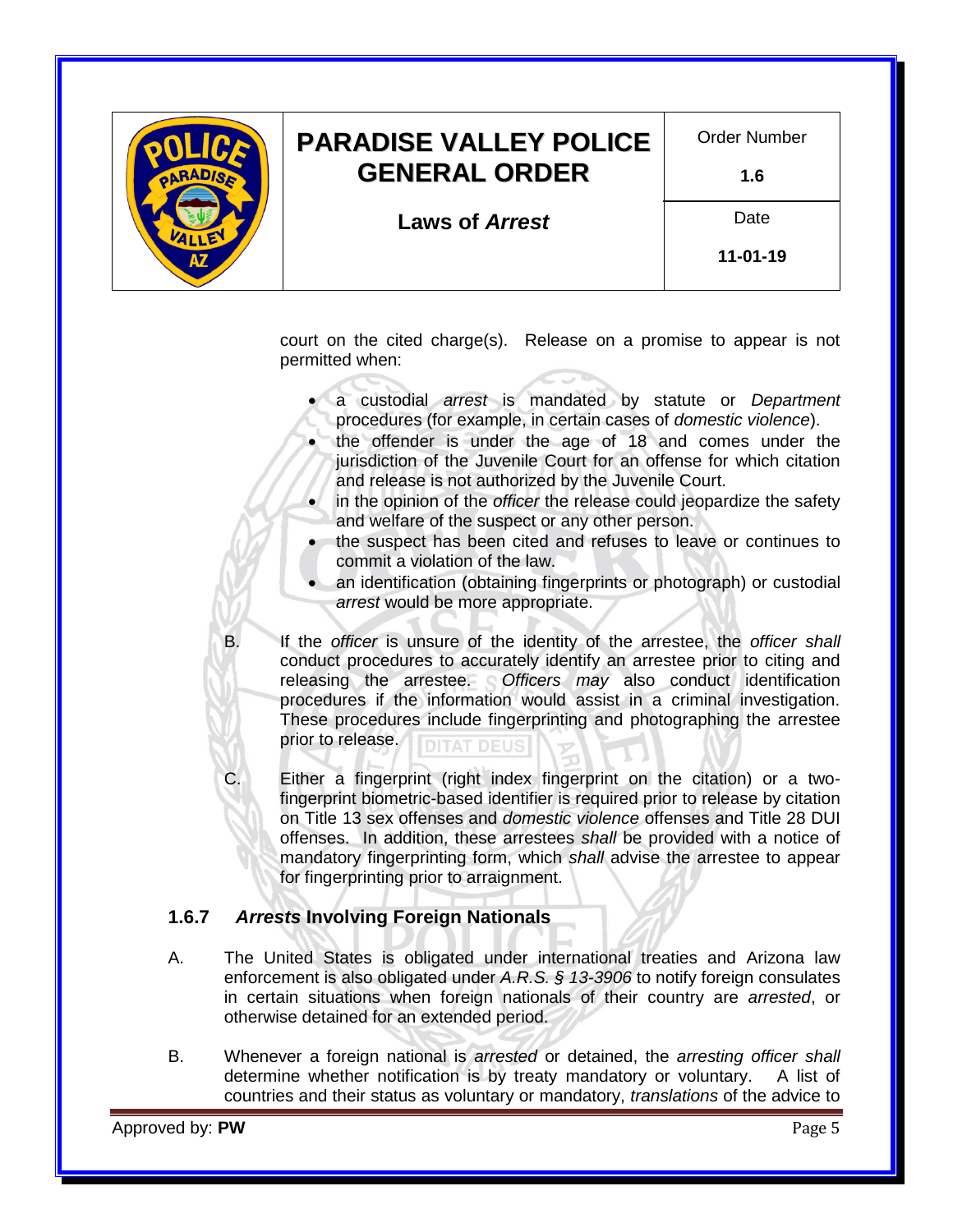

be given to the *arrested* person, consulate fax sheets, and fax numbers for all consulates are available at the PSAP.

- C. If the arrestee is from a voluntary notification country, the *officer must* advise the arrestee that, unless the arrestee waives notification, the *officer will* advise their consulate of their *arrest*. The *officer shall* document the time that the arrestee was advised and whether or not the arrestee waived notification.
- D. If the arrestee is from a country that requires mandatory notification of consular officials then the *arresting officer shall* advise the arrestee that his or her consulate *will* be notified of the *arrest*. The *officer shall* document that the arrestee was so notified.
- E. If the arrestee does not waive notification, or if the arrestee is from a mandatory notification country, the *officer shall* complete and fax the consulate notification fax sheet to the appropriate consular or embassy office. A copy of the fax notification *should* be attached to the *officer*'s *report*.
- F. Once notification of the appropriate consulate or embassy has been made it is not necessary to wait for a reply before continuing with the investigation. If the consulate does contact the *officer* and ask to talk with the suspect, the consulate is entitled to reasonable, private access. That access does not take priority over the investigation. Unless the official is licensed to practice law in the United States, the consulate or consular official *may* not act as an attorney and *may* not invoke any of the suspect's rights on the suspect's behalf.

### **1.6.8 Diplomatic, Legislative and Statutory Immunity from** *Arrest*

### **1.6.8.1 Legislators**

- A. Federal legislators are privileged from *arrest* except in cases of treason, felonies, or misdemeanors amounting to a breach of the peace, during the following:
	- 1. while the legislature is in session, and
	- 2. while traveling from or returning to their homes to attend a session.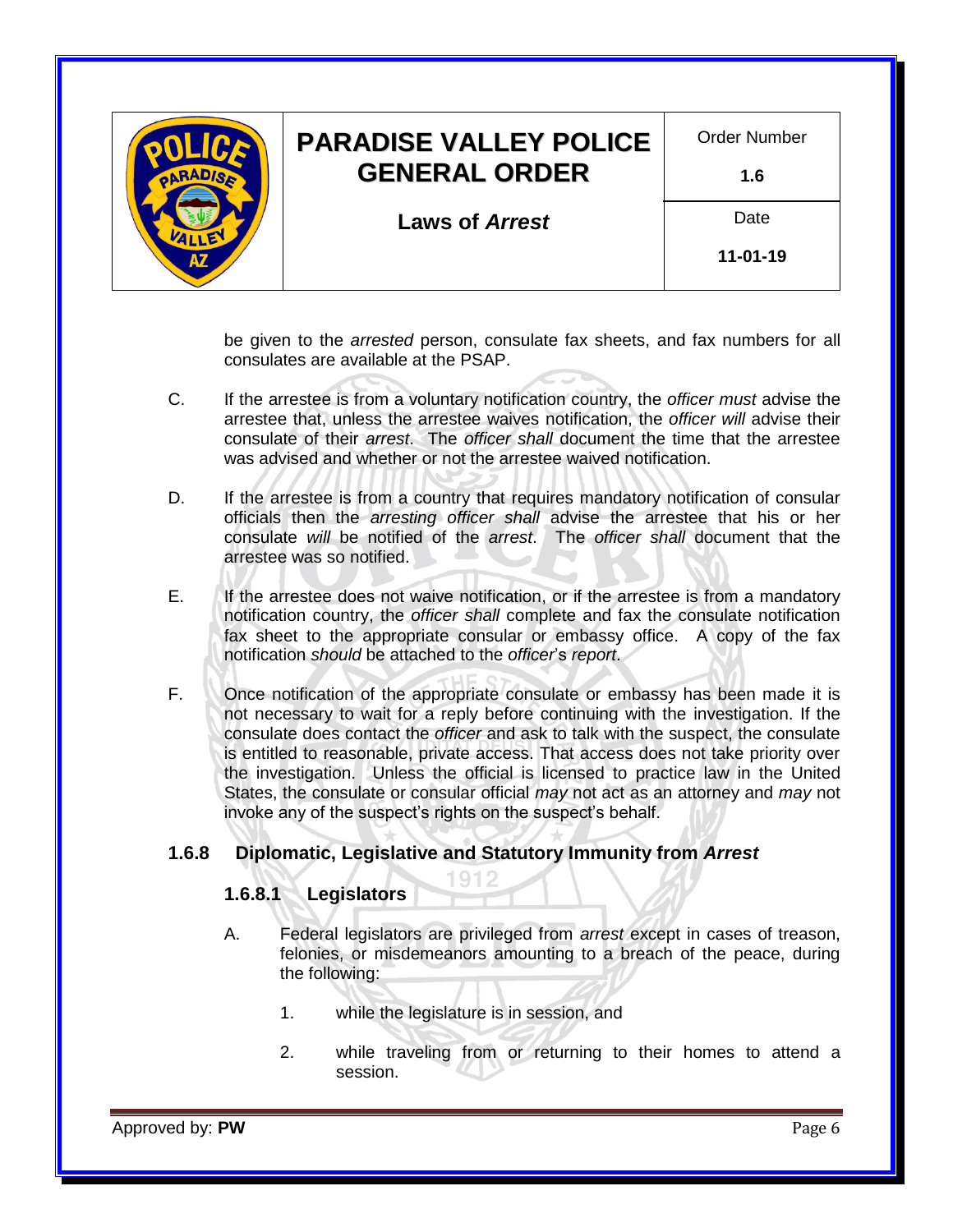

- B. State legislators are privileged from *arrest* except in cases of treason, felonies, or misdemeanors amounting to a breach of the peace. State legislators *shall* not be subject to any civil process including civil traffic citations, during the following:
	- 1. while the legislature is in session, and
	- 2. for 15 days prior to the start of the session.
- C. The decision to *arrest shall* be referred to a *supervisor* in all cases. *Arrests will* be made for misdemeanors only in the following cases:
	- 1. a violent offense,
	- 2. disturbance of public order (such as disorderly conduct or trespass),
	- 3. driving while under the influence of intoxicating liquor (DUI).

### **1.6.8.2 Foreign Dignitaries**

- A. Foreign diplomatic agents (ambassadors and foreign ministers), their families and staff *may* enjoy complete immunity from *arrest*, and their property or residences *may* not be *searched*, even with a warrant. These persons *may* also not be compelled to testify or provide evidence in court proceedings. Generally, foreign consuls, their families and *employees* are not immune from *arrest*.
- B. Persons protected by diplomatic immunity *will* have an identification card provided by the U.S. Department of State that contains a photograph of the person, the person's name, title, mission, City and state, date of birth, identification number, expiration date and State Department Seal. It *may* also contain a statement regarding the application of immunity to the person. If the *officer* is uncertain as to the validity of the identification or the application of immunity to the person detained, a *supervisor should* be contacted immediately.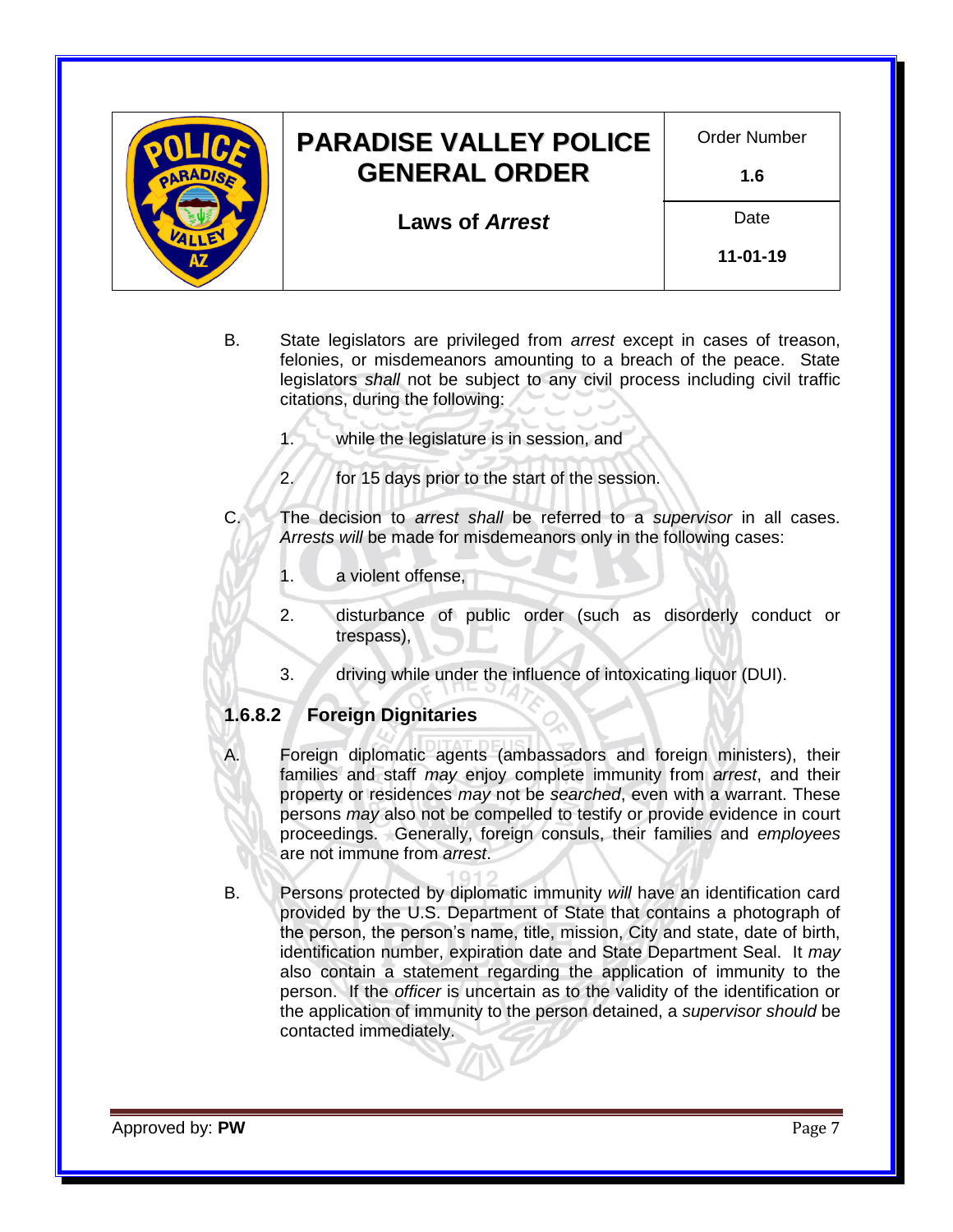

Agents of the *[FBI](https://www.fbi.gov/)* or the State Department *may* be contacted to assist in verifying consular status as well as the existence and scope of a person's immunity.

# **1.6.8.3** *[National Guard](https://dema.az.gov/army-national-guard)* **Members**

Active duty *[National Guard](https://dema.az.gov/army-national-guard)* members *may* not be *arrested*, except for felonies, while in camp, maneuvers or formations, or while engaged in armory drill, or while on their way to or from such duties. If a Guard Member commits a misdemeanor during this time, an investigation *will* be completed so that a warrant or summons *may* be issued after the period of immunity expires. This immunity does not extend to civil traffic violations not requiring detention.

# **1.6.8.4 Persons Under Subpoena**

A witness under subpoena is privileged from *arrest*, except for treason, felony, or breach of the peace, while attending or traveling to and from court.

### **1.6.8.5 Military Personnel**

If an active-duty member of any of the armed forces of the United States is arrested for a crime other than minor civil infractions or minor traffic offenses, the arresting officer will notify the arrestee's immediate supervisor. If the arrestee is **active duty,** the officer shall attempt to telephone the arrestee's immediate supervisor and advise them that an active-duty military member has been arrested. Officers must provide the following information:

A. Name, rank, date of birth and serial number of the arrested subject,

B. The offense(s) with which the person is charged,

C. The case number.

### **1.6.9** *Arrest* **Warrants**

# **1.6.9.1 Obtaining an** *Arrest* **Warrant**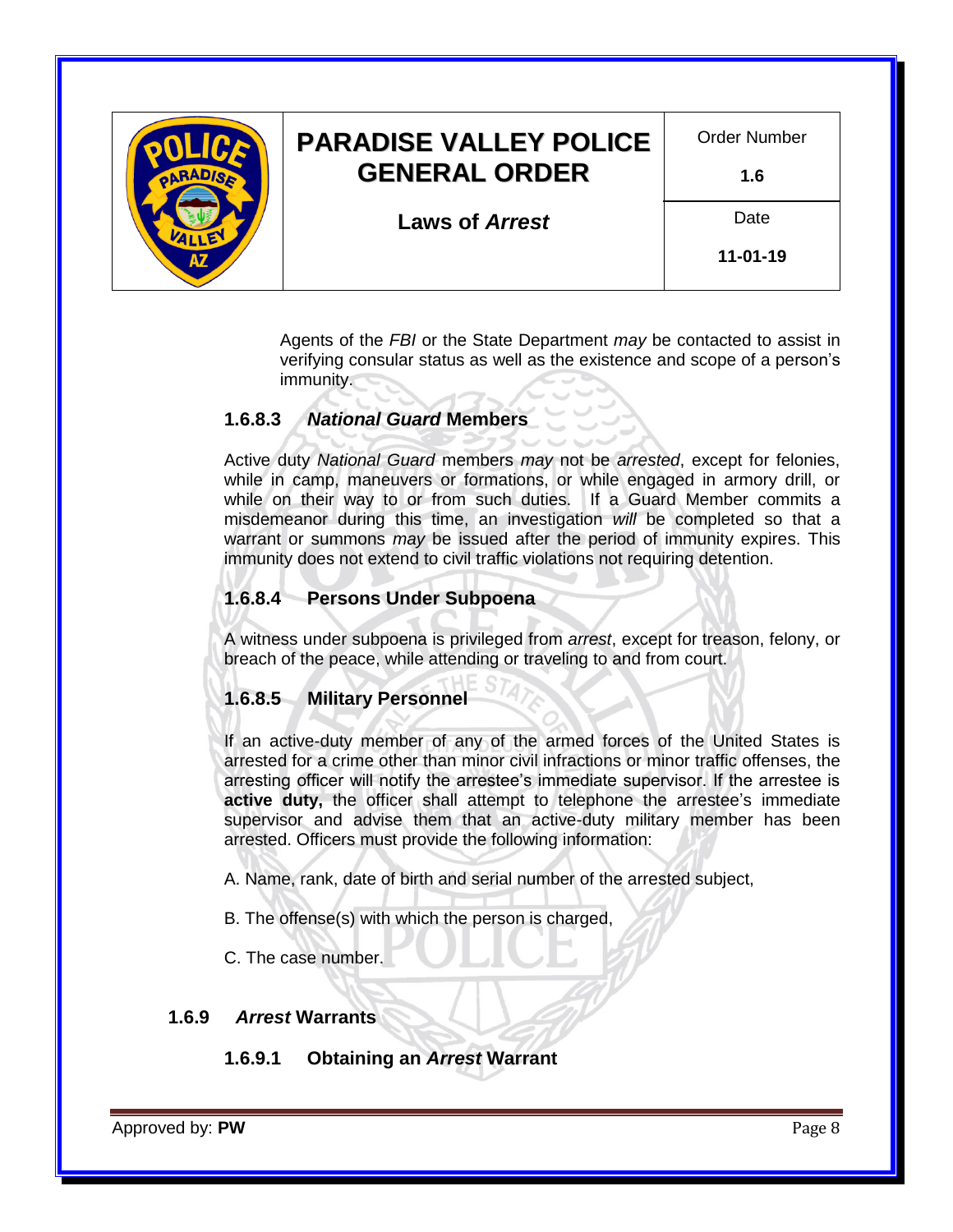

An *officer* who seeks to have an *arrest* warrant issued *must* contact the appropriate prosecutor's office to apply for the warrant. The *officer shall* present the facts of the case to the prosecutor. If approved by the prosecutor, the prosecutor *will* prepare a criminal complaint. The *officer may* then be requested to appear before the appropriate Magistrate, Justice of the Peace or Superior Court Judge and swear to the facts underlying the complaint. The warrant *will* then be issued and signed by the judge.

# **1.6.9.2 Service of** *Arrest* **Warrant**

Arrest warrants may be served by peace officers and, when the person to be arrested is already incarcerated in a jail facility or surrenders to that jail facility, by a detention officer at the jail facility where the detention officer is employed. Officers who have reason to believe that a warrant exists for a person may detain that person pending validation of the warrant. The warrant must be confirmed prior to arrest.

#### B. A warrant *shall*:

- contain the name of the person to be *arrested* or, if the name is unknown, any name or description by which the person can be identified with reasonable certainty,
- include the criminal charges and *shall* command that the person be *arrested* and brought before a magistrate,
- state the bond, if bail is available as a matter of right, and

THE ST

- contain the magistrate's signature or wording indicating that the original warrant has a signature.
- C. A warrant that is not sufficiently specific to allow an *officer* to verify the identity of the person to be *arrested* is unenforceable and an *officer should* not make an *arrest* based on that warrant.
- D. The *officer shall* verify the identity of the person to be *arrested*. If it is necessary to establish identity, a fingerprint check *may* be made. If identification is inconclusive, the person *shall* be released.
- E. Forcible entry to execute an arrest warrant is limited to felony or serious/violent misdemeanor warrants. To make a forcible entry to arrest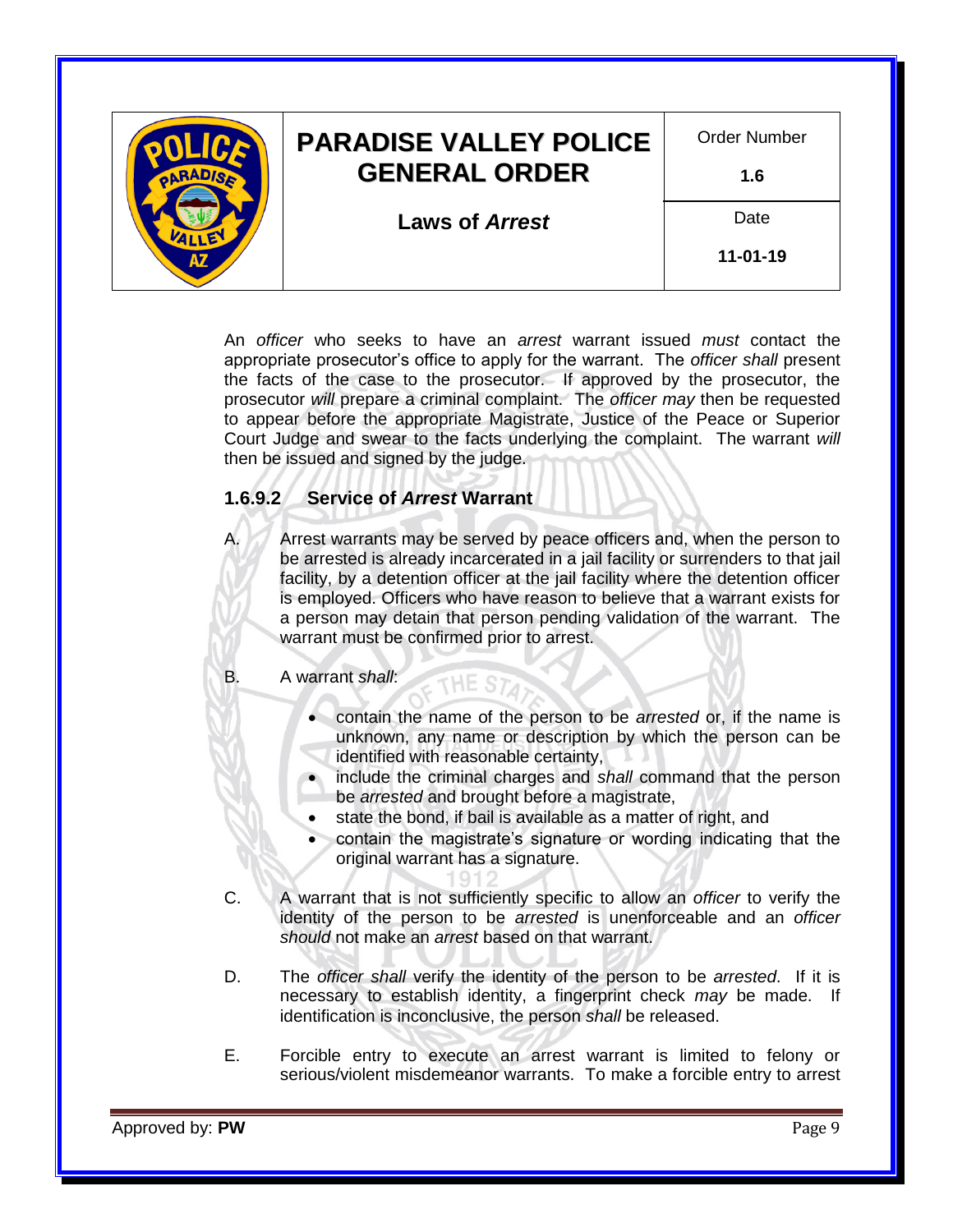

a person on an arrest warrant (no consent or exigency), an officer must have:

- 1. To arrest the suspect in his/her own home:
	- a. an arrest warrant, and
	- b. probable cause to believe the suspect is home.
- 2. To arrest the suspect in someone else's home: a. an arrest warrant, and
	- b. probable cause to believe the suspect is home, and
	- c. a search warrant.

#### **1.6.9.3 Warrant Verification**

A. No warrant *shall* be served without verification. If the warrant is local, it *shall* be verified as still valid through the Communication's section.

B. If the warrant is from another agency, the Communication's section *shall* contact that agency by telephone and request warrant verification. The name and identification number of the person who verifies the warrant *shall* be included in the *arresting officer*'s *report*. A computer entry from *ACIC* or *NCIC* is not sufficient for verification of a warrant and *may* not form the basis for an *arrest*.

- C. It is not necessary to obtain a copy of an *arrest* warrant prior to serving it; however, if the suspect requests to see a copy, the *officer shall* secure a copy and provide it to the arrestee as soon as practicable.
- D. If the warrant itself is verified but the issuing agency is unable to immediately confirm that they *will* extradite or, if in Arizona arrange for an out-of-county transfer, the warrant *shall* not be served and the suspect *shall* be released. If the warrant is verified but extradition or out-of-county transfer is denied, or if the warrant is no longer valid, the suspect *shall* be released (if there are no other charges). If the warrant is verified but not being served, for whatever reason, the person *shall* be advised that the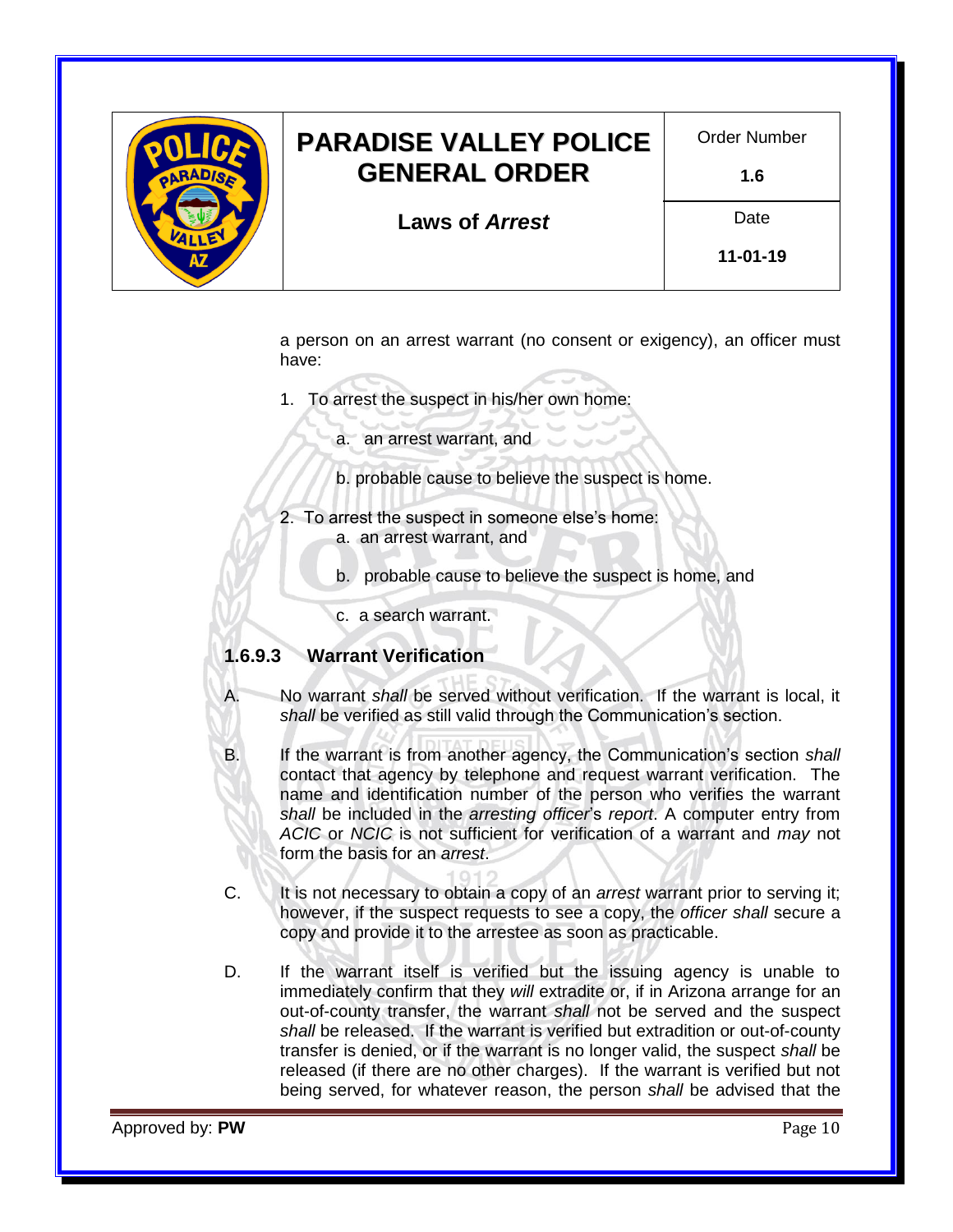

warrant remains active. Persons *arrested* on out-of-county, out of state or international warrants *shall* be booked at the jail in the county of *arrest*.

E. The *officer shall* include within the written *report* all efforts made to establish identity and to confirm the warrant. If the warrant is not served, the *report shall* include a complete explanation of the reasons for the nonservice.

# **1.6.9.4 Juvenile** *Arrest* **Warrants**

Juvenile warrants are valid only until the person is 18 years of age. Juvenile warrants *shall* be served in the same manner as adult warrants, except that the juvenile *shall* be detained at the Mesa Juvenile Intake facility.

### **1.6.9.5 Non-Service of Warrants**

An *officer* has the discretion not to serve a misdemeanor warrant if doing so would be a hazard to the health and well-being of the defendant, if the offense is minor and the defendant is accompanied by minor children, and in similar situations. An *officer* who elects not to serve a warrant *shall* advise the subject that the warrant remains active. The *officer shall* document the contact in a *DR* and *shall* include all current information on the person named in the warrant, including physical description, current residential and business addresses and other relevant information.

### **1.6.9.6** *Department* **Warrants – Extradition/Out-of-County Transfer Policy**

*Department* warrants are generally only extraditable within *[Maricopa County](https://www.maricopa.gov/)*, *[AZ](https://az.gov/)*. Other law enforcement agencies inquiring about the *Department*'s extradition and out-of-county transfer policy on warrants *shall* be advised this *Department may* extradite and cooperate with out-of-county transfers at the discretion of the *shift supervisor*.

### **1.6.10 Military Members who are AWOL/Deserters**

A. When a person is suspected of being absent without leave (AWOL), or a deserter, from the armed forces, the *officers shall* confirm the person's status with military authorities. A service member *will* be detained once an *officer* is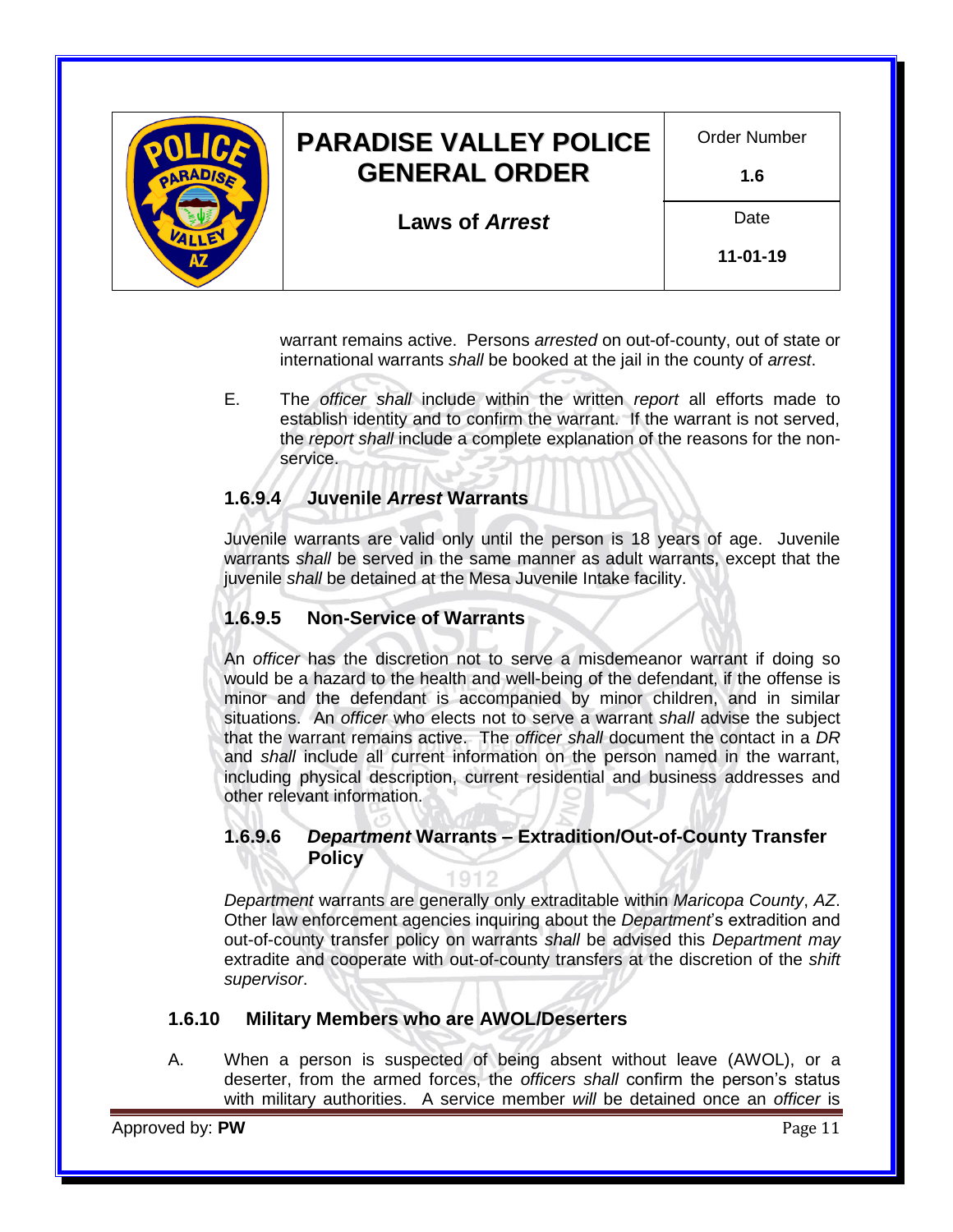

advised by an appropriate military representative that the proper written order exists to *arrest* the person and hold them as AWOL or as a deserter.

- B. Confirmation *shall* be made by contacting the military police at the closest military or reserve military installation and providing the person's name, rank, social security number, date of birth, unit designation or station, and any other available information. If the AWOL or desertion status is confirmed and military authorities advise that the proper order exists to hold the person, the person *shall* be *arrested* and transported to jail. The military unit requesting detention *will* be requested to provide a copy of the written order as soon as practicable. The name and rank of the military person requesting the hold *shall* be included in the booking paperwork at the jail and in the *DR*; the charge description *will* be listed as Desertion in violation of Article 86, Uniform Code of Military Justice.
- C. When an arrestee is subsequently discovered to be AWOL or a deserter, the above verification and documentation process *shall* be followed and the arrestee *shall* also be booked on the AWOL or desertion charge.

### **1.6.11 Civil** *Arrest* **Warrants (Non-Child Support)**

- A. A "civil *arrest* warrant" is a court order issued in a non-criminal matter directing *officers* to *arrest* a person and bring the person to the court. Civil *arrest* warrants do not necessarily contain a statutory violation nor *will* they contain a criminal charge.
- B. A civil *arrest* warrant *must* be verified with the court prior to service. Generally, unless the warrant specifically states otherwise, a civil *arrest* warrant *may* only be served between the hours of 0630-2200. If the contact occurs during this time and the warrant is verified by the court, it *shall* be served on the person. (At any other time of day, the *officer shall* simply advise the person of the existence of the warrant but *will* not serve the warrant.) If the court is in session, the person *arrested may* be transported directly to the court; otherwise the person *shall* be booked into jail.

### **1.6.12 Civil Child Support** *Arrest* **Warrants**

A. A child support *arrest* warrant is a court order issued in a child support case directing *officers* to *arrest* a person and bring the person to court. Child support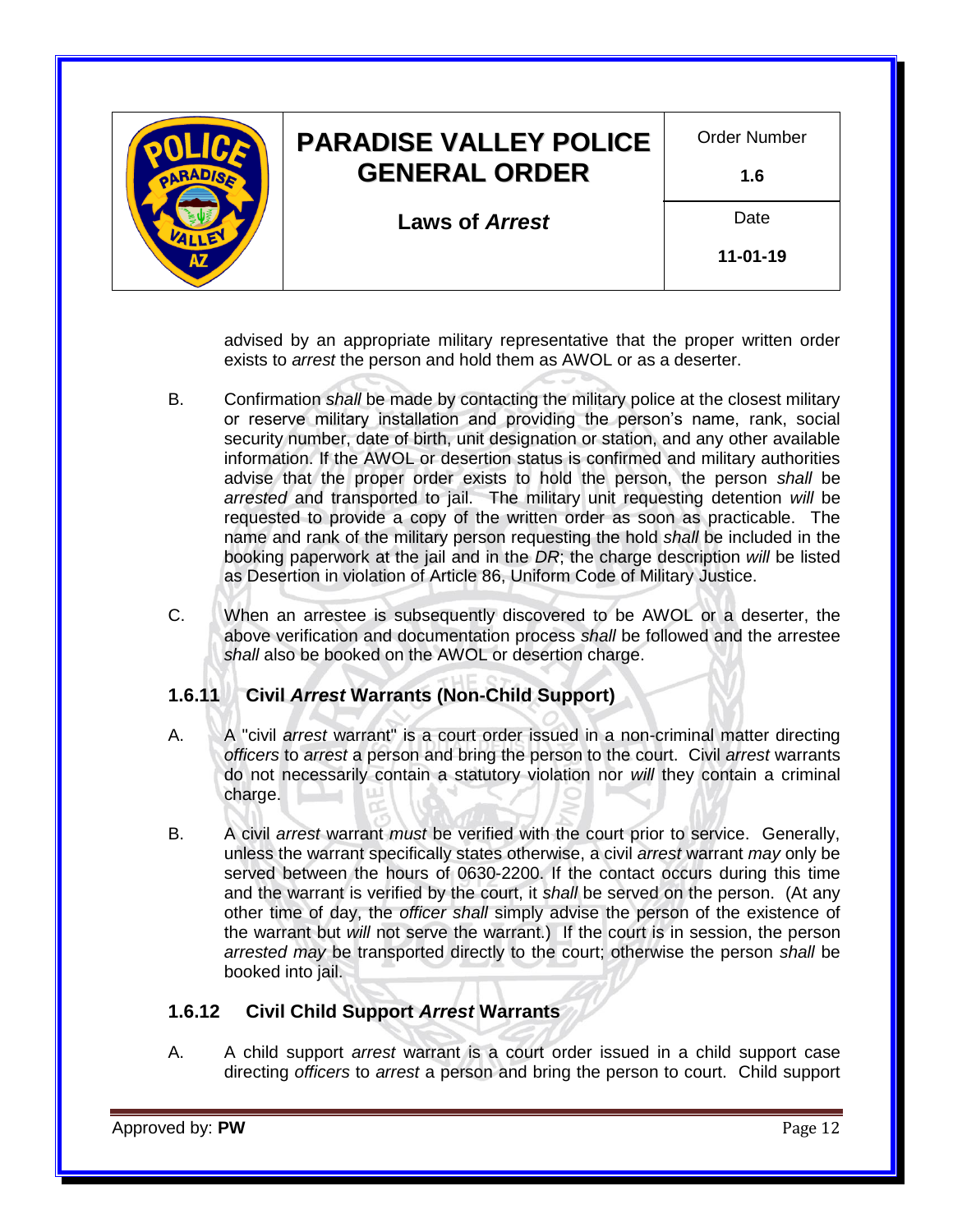

*arrest* warrants *may* be served at any time of day or night (24 hours a day) and *will* be executed like any other *arrest* warrant.

B. Child support warrants *may* be verified by contacting the Clerk of the Court to verify the warrant and the release amount. If the warrant is valid, the person *may* be transported directly to the court; otherwise the person *shall* be booked into jail under *[A.R.S. § 25-681](https://www.azleg.gov/viewdocument/?docName=https://www.azleg.gov/ars/25/00681.htm)*, Civil Child Support *Arrest* Warrant. The *officer shall* complete a *DR* documenting the service of the warrant.

### **1.6.13 Citizen's** *Arrests*

- A. Before accepting a person from a citizen claiming to have made a citizen's *arrest*, an *officer shall* confirm that the *arrest* is lawful. Member's of the public *may* make *arrests* in the following circumstances:
	- when the person to be *arrested* has in the presence of another committed a misdemeanor amounting to a breach of the peace (for example, trespass, DUI, assault, threatening and intimidating, and disorderly conduct), or a felony, or
	- when a felony has in fact been committed and the person making the arrest has reasonable grounds to believe that the person to be *arrested* committed it.
- B. The *officer should*, prior to accepting custody of the person, ask the person making the arrest whether or not he/she has made an *arrest* and, if so, that individual *should* advise the person of the cause for the *arrest*. The *officer may* then take custody of the person. Once the *officer* takes custody of the arrestee, the *officer must* inform the person that he/she is under *arrest* and provide the reason for the *arrest*.
- C. The person making the arrest *should* be advised that they are not required to sign a criminal complaint, but that they *may* receive a subpoena to testify in court as a witness.

### **1.6.14 Telephone Calls for** *Arrested* **Persons**

A. When a suspect is detained or *arrested* and transported to a police facility prior to being booked into jail, the suspect *should* be given the opportunity to make two telephone calls within two hours of the time the suspect arrives at the facility,